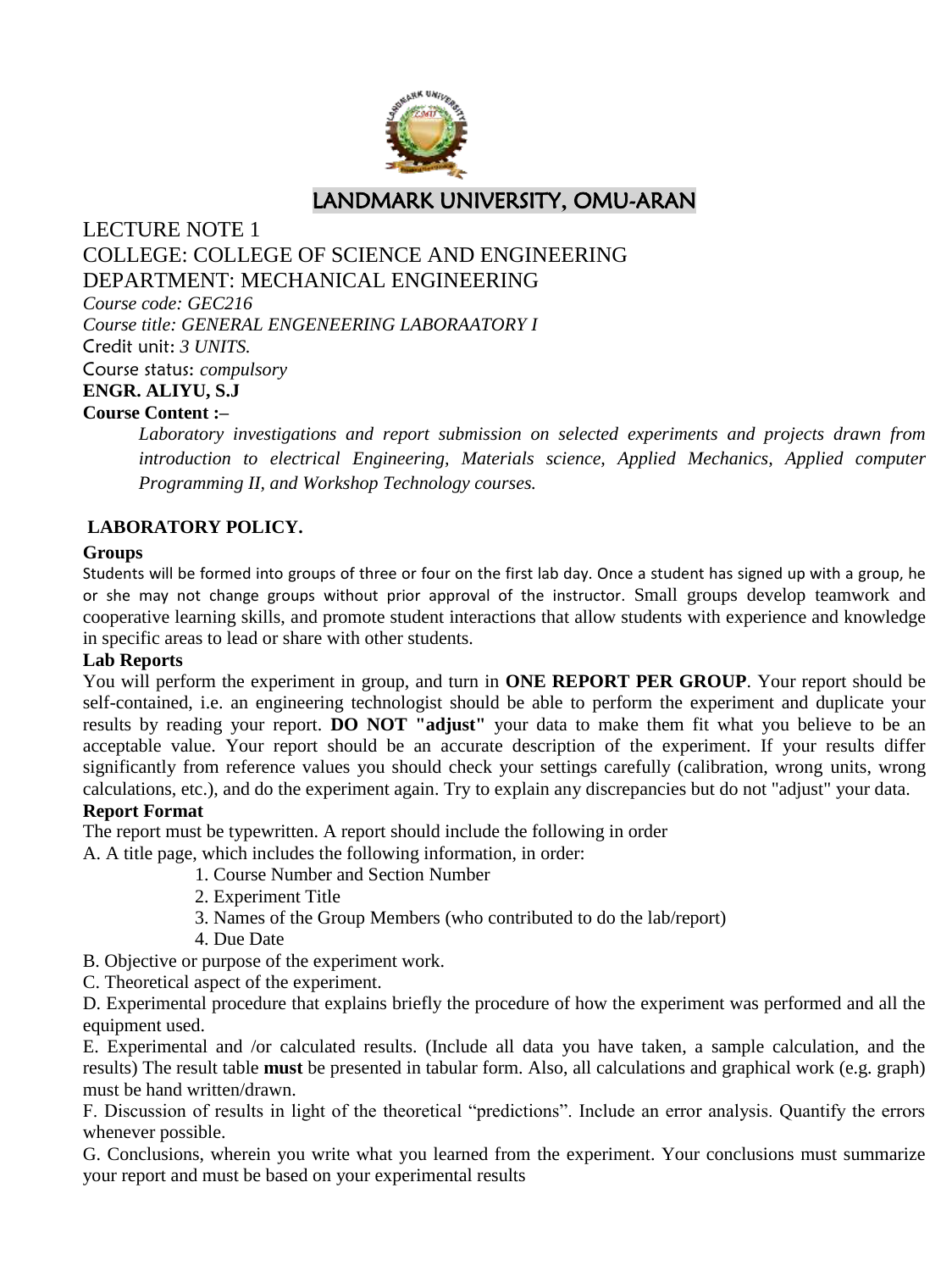Lab reports are **due at the beginning of next lab**. Late lab reports will not be accepted.

**Note:** In order to get a good grade in the lab, please follow the instructions listed below:

- 1. Read about the lab prior to the beginning of the lab. Do each lab with an attitude of learning.
- 2. Please bring your lab manual to the lab. Each group should have at least one lab manual with them.
- 3. Students are advised to bring blank and graph papers to the lab, on which you can do calculations and draw graphs.

\*\*Remember, the lab grade is 40% of your final grade. Doing well in lab will help you in getting a good overall course grade. Remember,

#### "Nothing worthwhile will ever be achieved without deep thought and hard work"

#### **Attendance**

Attendance will be taken at the beginning of every lab session. Make up lab activities will be scheduled only for University approved absences or unless the HOD gives prior approval.

#### **Students with challenges**

If a student have any form of challenge, such a student must show the clearance absenting him/her from the lab to the coordinator of the programme/technologist.

#### **Strength of Materials Lab Policy**

We want to maintain the high quality conditions of this lab for the students in future years. Thus, it is necessary for you to adhere to the established policy of **NO BEVERAGES, FOOD, NEWS PAPERS, MAGAZINES, TOBACCO PRODUCTS AND ANIMALS** within the Strength of Materials lab.

#### **Safety**

**For your own safety, please wear the pants and shoes that cover toes for this Lab. The safety goggle will be needed for several labs.**

#### **LAB NO--–**

**NAME OF EXP…. Point Bending Test on (NAME OF EQUIPMENTUSED)**

| Time: $/2016/17$                    |  |
|-------------------------------------|--|
| Group Name: _________________       |  |
|                                     |  |
| <b>Member #2:</b> New York 1980     |  |
| <b>Member #3:</b> New York 1980     |  |
| <b>Member #4:__________________</b> |  |
| <b>Member #5:</b> New York 1980     |  |

#### **Objective:**

To understand the importance of beam deflection and perform a 3 point-bending test on an aluminum beam. **Theory:** 

The axis of a beam deflects from its initial position under action of applied forces. Accurate values of these beam deflections are sought in many practical cases, e.g., elements of machines must be of sufficient rigidity to prevent misalignment and to maintain dimensional accuracy under load; in buildings, floor beams cannot deflect excessively to avoid the undesirable psychological effect of flexible floors on occupants and to minimize or prevent distress in brittle-finish materials. Likewise, information on deformation characteristics of members is essential in the study of vibrations of machines as well as of stationary and flight structures. Deflections are also used in analyses of statically indeterminate problems. In short, an understanding of how to compute beam deflections is important.

For a simply-supported beam with a point load P at its center, maximum deflection is given by: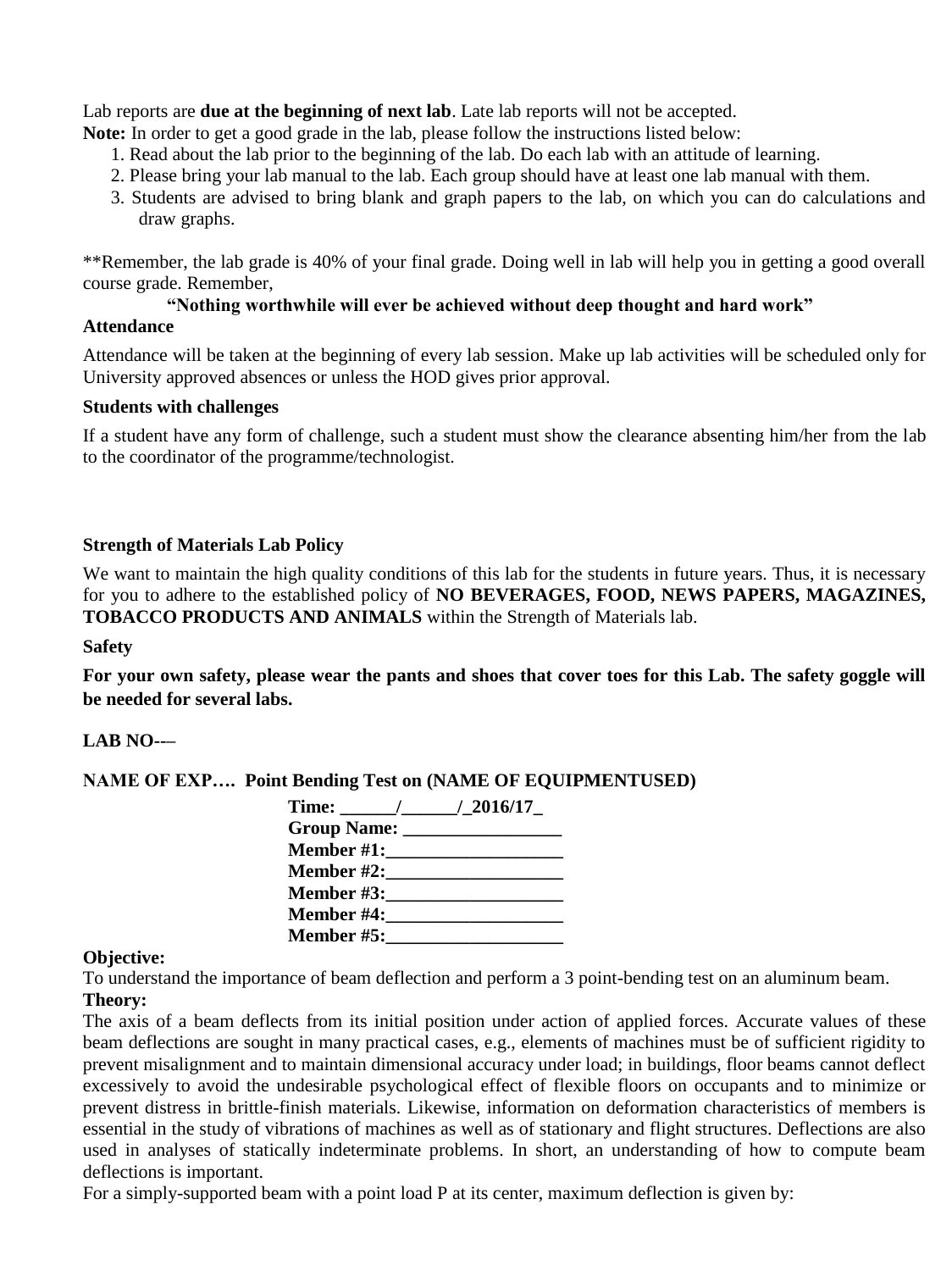$$
y_{\text{max}} = \frac{-PL^3}{48EI}
$$

Where,

 $P =$ load in lbs. (N)  $L =$  Span Length (mm)

 $E=$  modulus of Elasticity (N/mm<sup>2</sup>)

## I = Moment of Inertia of the cross of the beam.  $\frac{4}{(nm)}$ **Note: The product of E and I is called Beam Stiffness.**

## **Experiment**

United SFM Test System applies a controlled load on a specimen slowly and steadily, thereby bending it. The user specifies test parameters such as type of test, units, preload, crosshead speed, and extensometer while the computer controls most of the testing process, including recording the applied load, deflection and the loaddeflection curve.

#### **Procedure**

There are five steps involved in each tensile test:

- 1. Specimen preparation
- 2. Setting test parameters
- 3. Running the 3 point bending test
- 4. Collecting load-deflection data 25
- 5. Evaluating experimental results.

#### **Steps for operating the computer**

1. Switch on the computer

2. Click on the UNITED TESTING icon.

3. Now click on the DATUM 2.7 icon. After clicking on this icon you will come to a table written as MAIN MENU. You will have different options like Specimen Preparation, Testing, Data and Reports etc

4. Click on Specimen Preparation.

5. You will see different tests listed. Double click on #110 D790 Test. Note that the hardware set for the test is 30000 lb load cell

6. Put the customer name, Operator name, span and then click on MEASUREMENTS

7. On the next screen enter the SPECIMEN ID and then width and thickness of the specimen you have measured. Click on the area button and then on EXIT to exit the screen

8. Next screen will be the TESTING screen. Place the specimen on the supports. The other options on this screen can be exercised by pressing the letter, which is highlighted. For example, to go to SCALES press L. Again type L to get load cell information and select 30000 lbs load cell application. Press L again and then type E and select 920516-type extensometer.

9. Press Z key to zero. Then click the T key twice to start the test. The load cell will exert load till the specimen fractures at its outer surface or it reaches the maximum strain. Hit O twice if there are no changes to be made in the graph. Hit Q to exit the test screen.

10. On the next screen you will see the tests results. Click on the GRAPH to view the graph of Deflection vs. Load for the specimen you broke.

11. Click on REPORT to observe report and graph. Print the report.

## **Required:**

Each student is required to submit the following:

1. Experimental load vs. deflection curve for the specimen

2. Use the formula  $-PL^3$  $\frac{F_{L}}{48EI}$  for the deflection. Calculate the deflection at the middle of the beam, as a function of load P and find out the maximum deflection taking maximum load. Also calculate the value of beam stiffness.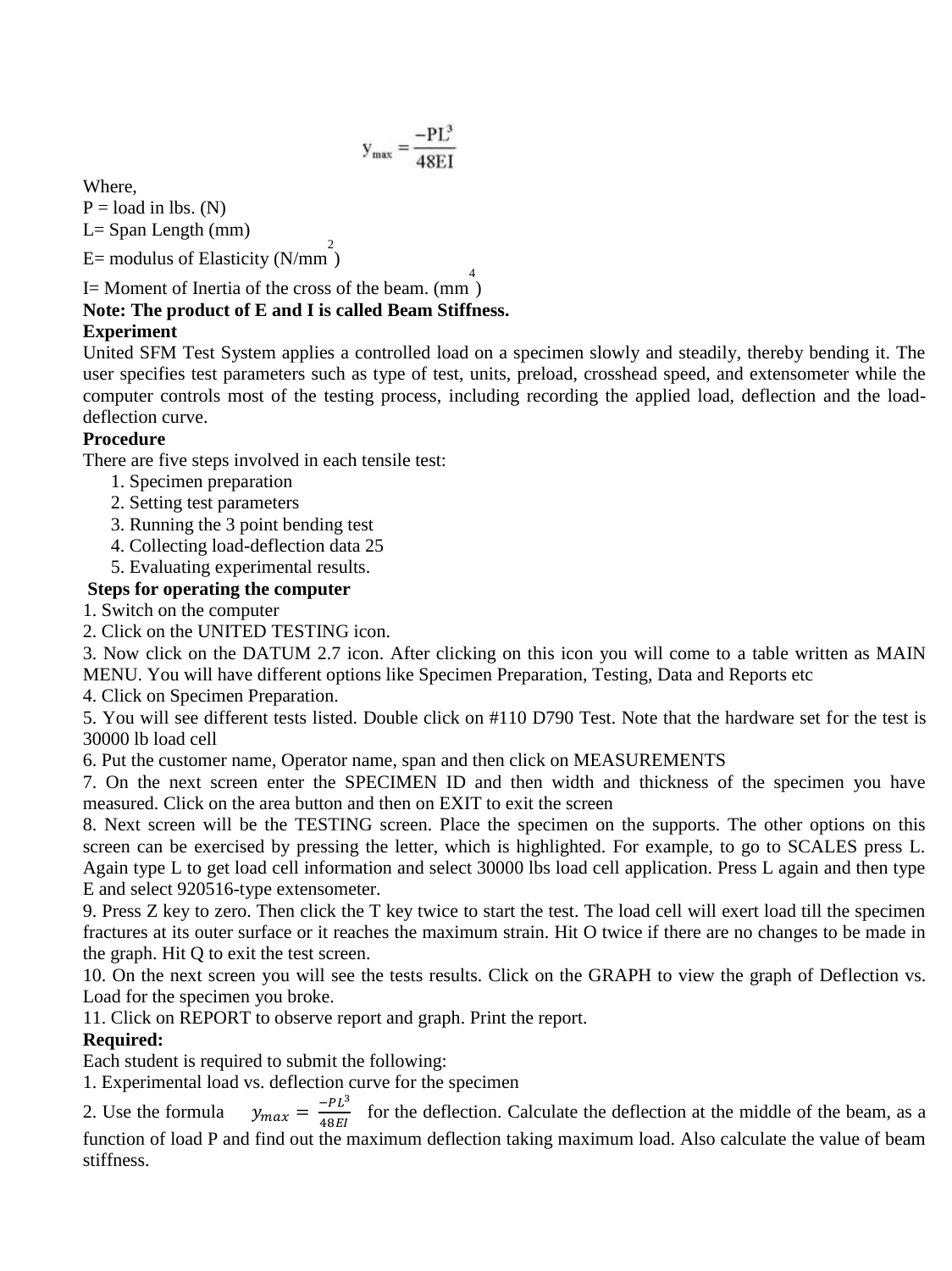3. Plot a theoretical deflection vs. load curve, taking 10 data points. That is, for loads choose your own values ranging from 0 to maximum load (which you can get from the experimental graph) and for deflections (by the formula). Take  $E = 10*10^6$  psi.

4. Compare the theoretical graph with the experimental graph.

**GRAPH** 

#### **GEC 216 Lab Report**

**Lab NO—**

**NAME OF EXP….. Determination of Modulus of Elasticity and Poisson's Ratio** 

| Time: $/2016/17$                    |  |
|-------------------------------------|--|
| Group Name: _________________       |  |
| <b>Member #1:__________________</b> |  |
| <b>Member #2:_______________</b>    |  |
| <b>Member #3:</b> New York 1980     |  |
| <b>Member #4:</b> New York 1980     |  |
| <b>Member #5:________</b>           |  |

#### **Objective:**

To determine the Modulus of Elasticity and Poison's ratio of Aluminum, the specimen being a cantilever beam, and compare them with theoretical values.

#### **Theory:**

#### **1. Modulus of Elasticity**

Modulus of elasticity (E) of a material is determined by the slope of the straight-line potion of its stress strain curve. It is the ratio of change of stress to the corresponding change of strain. E is a definite property of a material and is an index of the stiffness of that material. It means that a material having a higher slope on its stress-strain curve will be stiffer and will deform less under load than a material having a smaller slope.

For the stress-strain curve shown below in Fig 1, the modulus of elasticity is defined as the slope of the linear portion of the curve.

#### **Poisson's Ratio:**

Modulus of Elasticity and Poisson's Ratio are the two material constants relating stress to strain in a biaxial stress field in the linear region. When an isotropic elastic material is subjected to uniaxial stress, while it deforms in the direction of the stress, it also exhibits a deformation of the opposite sign in the perpendicular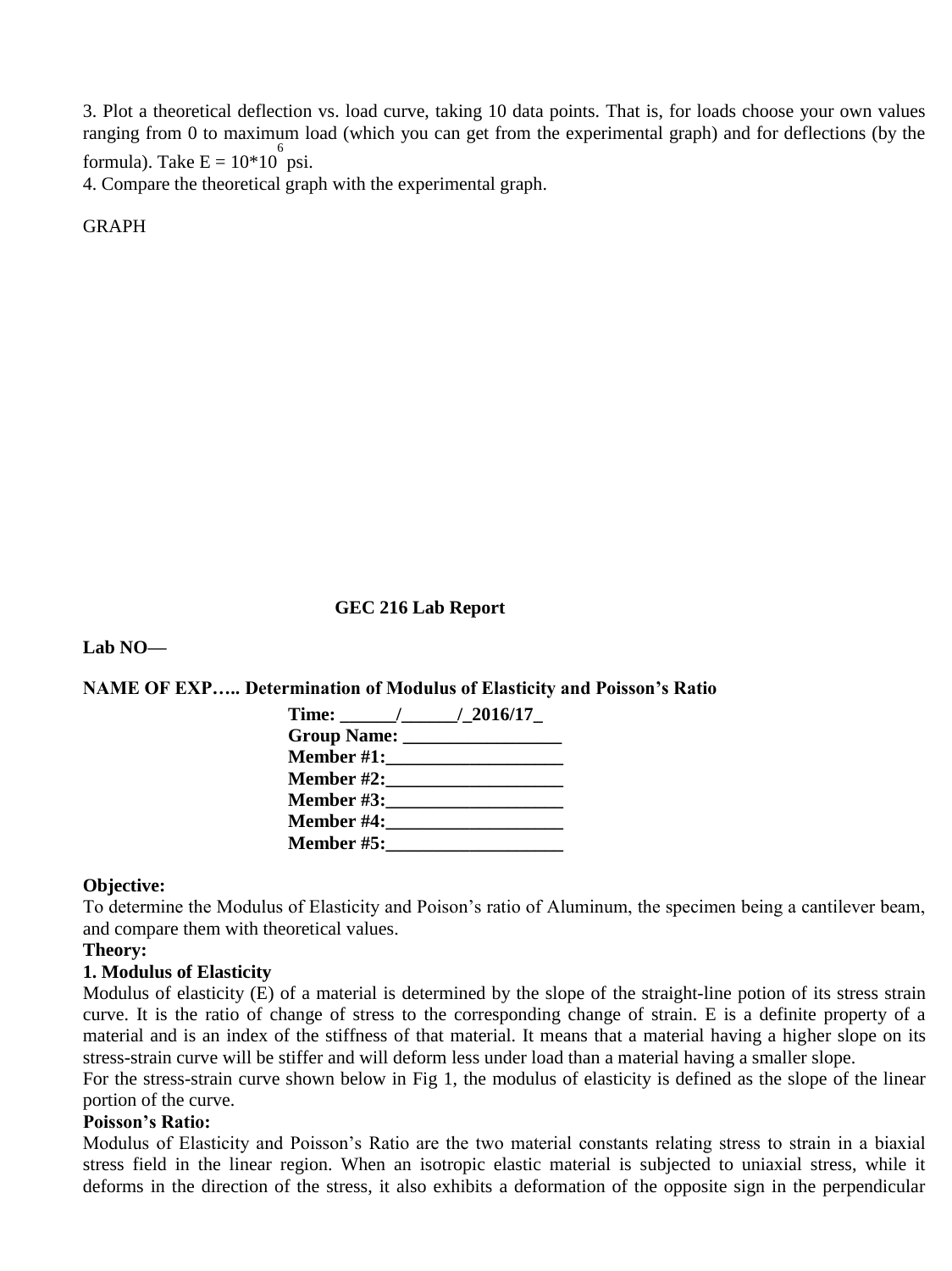direction. Poisson's Ratio is the absolute value of the ratio of transverse strain to the axial strain in a uniaxially stressed member (Fig 2).



 **FIG-1 Stress-Strain Diagram showing Modulus of Elasticity**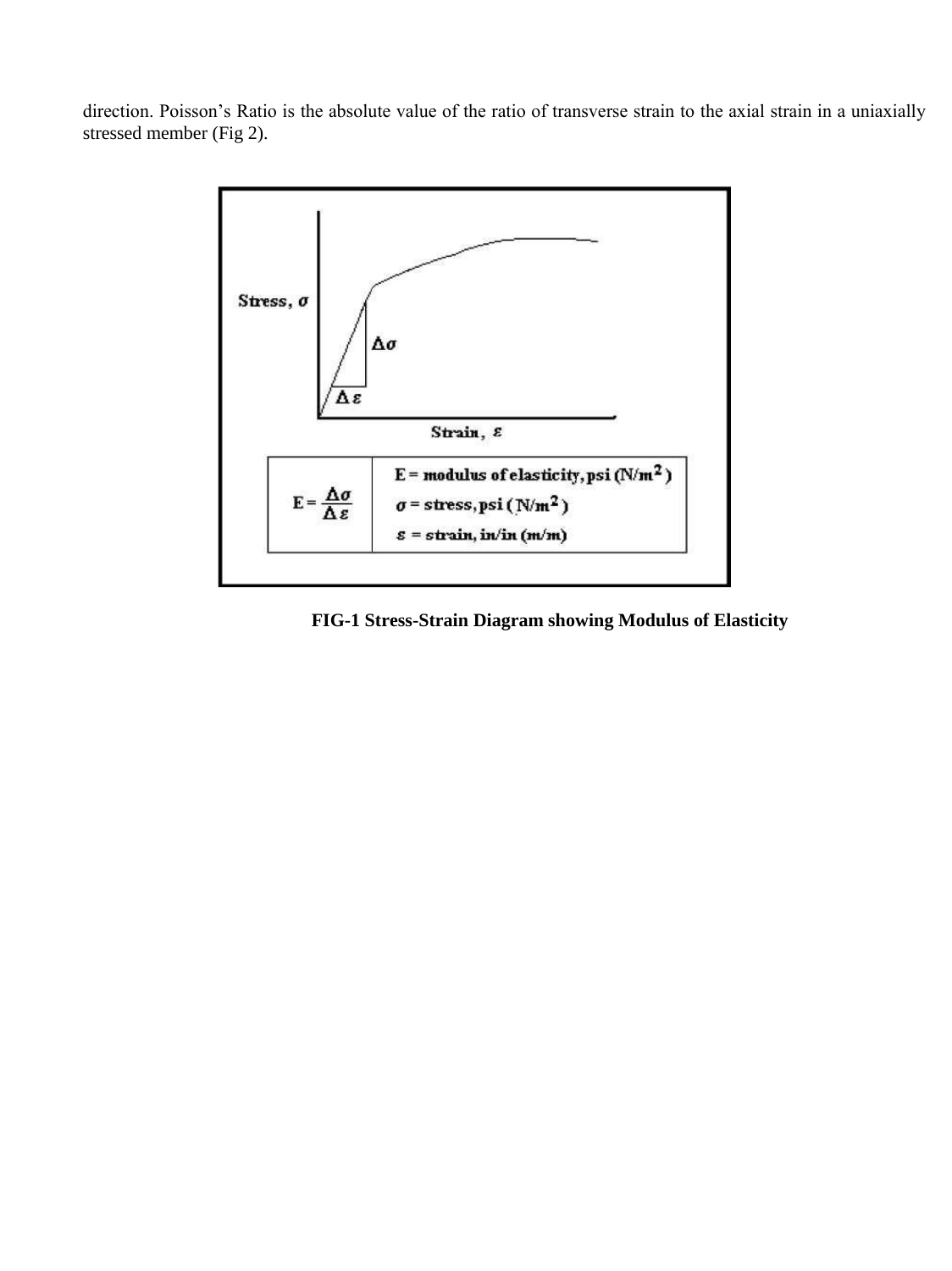

 **Fig 2 - Poisson's Ratio** 

#### **Experiment:**

A cantilever beam is a common structural element. Examples include airplane wings, overhanging roofs, and front wheel spindles of automobiles. A cantilever beam is a beam built-in and supported only on one end. In this experiment the modulus of elasticity of a material will be determined by implementing the setup shown in Fig 3.



**Fig 3 - Cantilever beam with assumed uniform stress distribution (nominal stress)** 

A cantilever beam with a strain gauge attached in the axial direction on the top of the beam and a strain gauge attached on the bottom of the beam in the transverse direction can be used to determine the Poisson's ratio of a material. A parallel-sided, constant cross-section beam loaded statically may be used. The stress in the beam is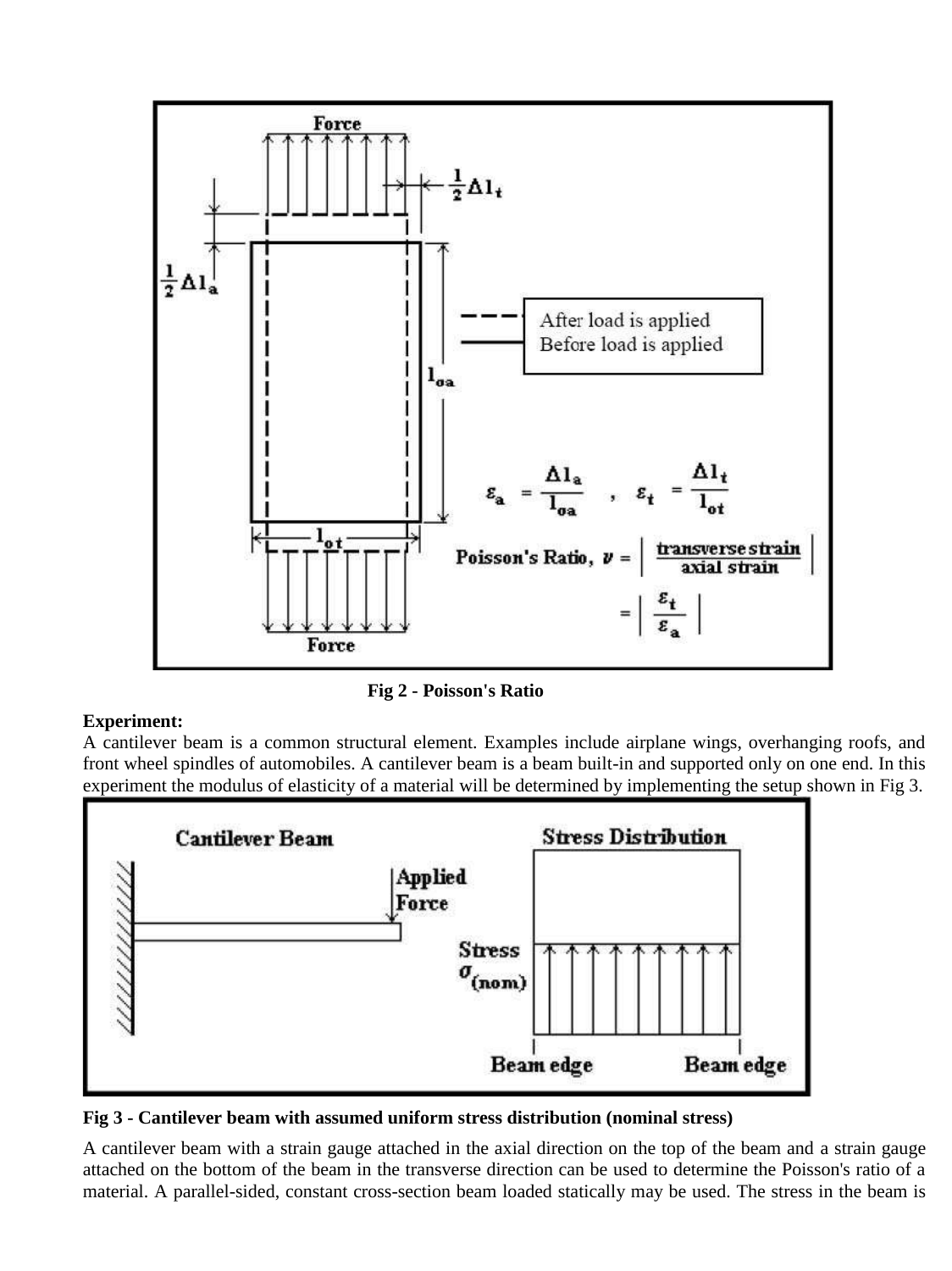uniaxial everywhere on the beam surface except in the immediate vicinity of the load. The absolute value of the ratio of the experimental values from the transversely oriented gauge to the values from the axially oriented gauge will give an experimental Poisson's Ratio.



# Fig-4 **Experimental Setup**

**Connections:** 

1. The connections between strain indicator and balance unit are as the above photo

2. Strain gage #1 (on top of the beam), single wire goes to RED terminal at CH#9, two ground wires go to the WHITE & YELLOW terminals.

3. Strain gage #2 (on bottom of the beam), single wire goes to RED terminal at CH#10, two ground wires go to the WHITE & YELLOW terminals.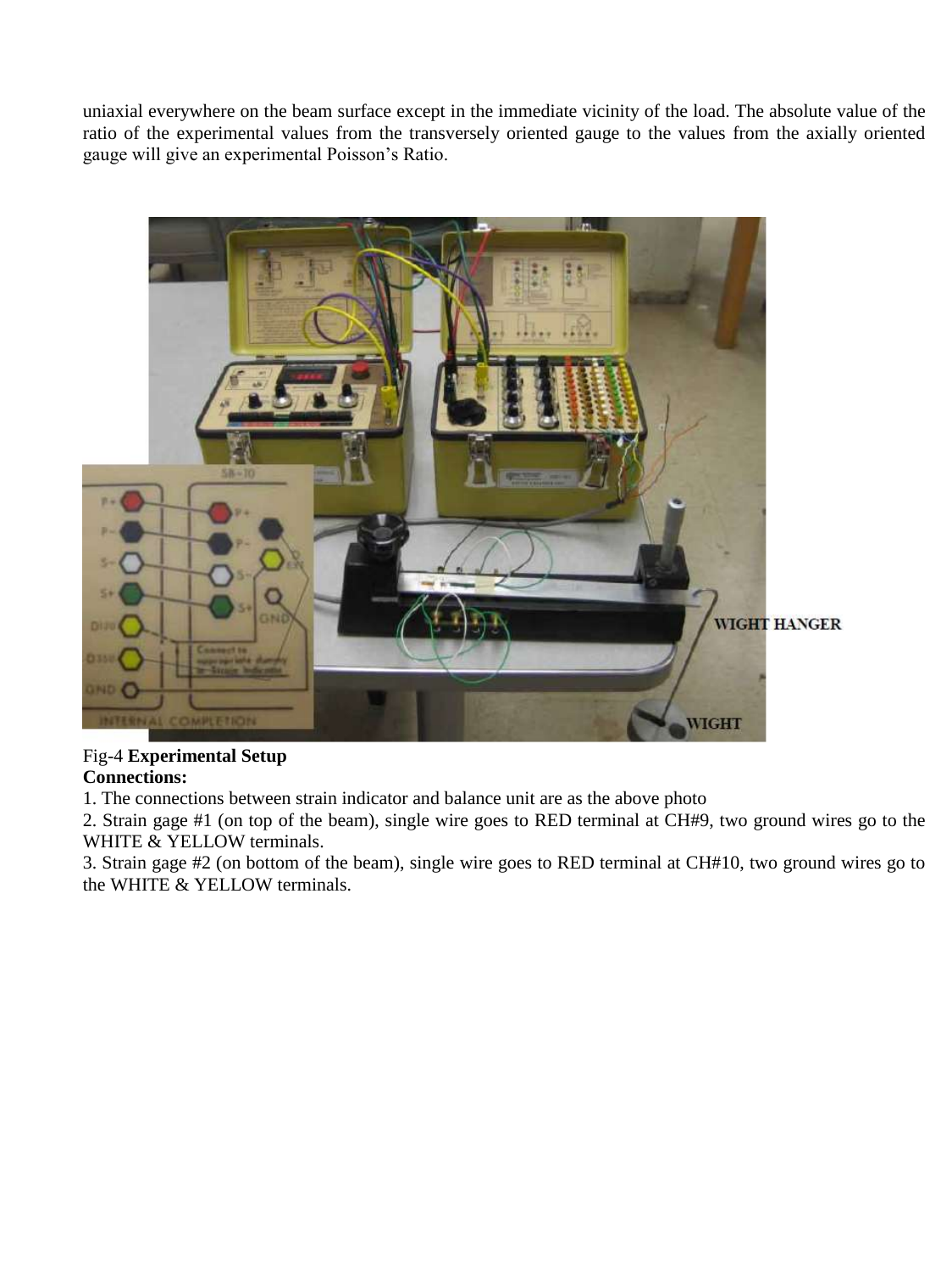



## **Strain Indicator Setup**



Fig 5 Strain Indicator Setup

1. Press "AMP ZERO", check if that is  $0.000 \pm 2$ 

2. Press "GAGE FACTOR", and set it to "2.075"

3. Place the "WEIGHT HANGER"

4. Press "RUN", switch to the CHANNEL #9, and use the "BALANCE KNOB at CH#9" to balance the strain value to "0" for strain gage #1.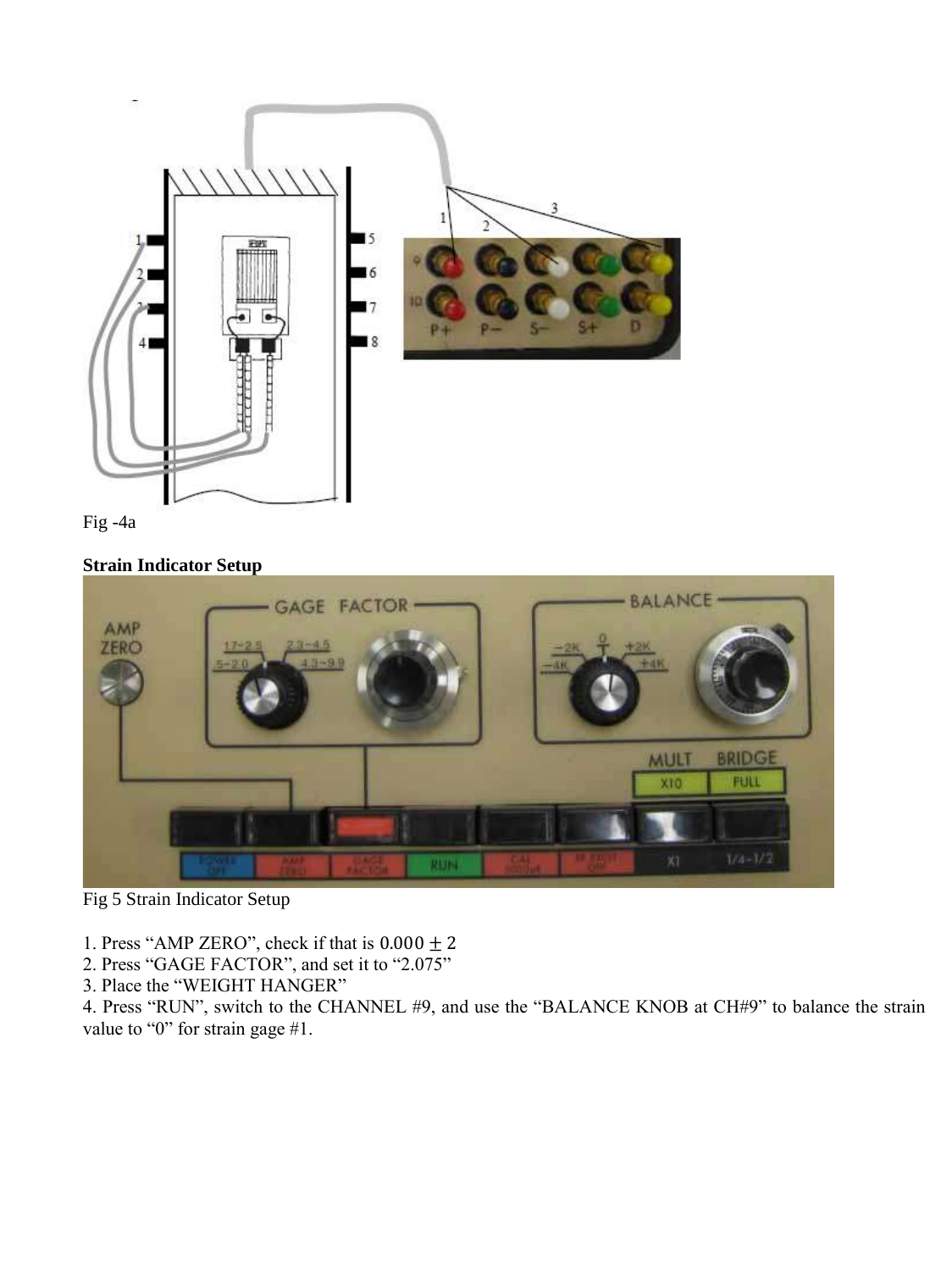

Fig 5a

5. Switch to the **CHANNEL #10,** and use the "**BALANCE KNOB at CH#10**" to balance the strain value to "0" for strain gage #2.

6. Add weights and take down the strain reading. (NOTE that the reading is in  $\mu \varepsilon$   $\mu$ )  $\mu$  $\epsilon$   $\mu$  = 1 x 10<sup>-6</sup> $\epsilon$   $\mu$ 

#### **Data Sheet:**

1. Material: Aluminum

2. Theoretical Modulus of Elasticity,  $E = 10*10^6$  psi or 69 Gpa.

3. Theoretical Poisson's Ratio,  $v = 0.33$ 

4. Gauge factor of the gauge  $= 2.075$ 

#### **Observation Table:**

Taking readings for four different loads. Increase the load in steps of 0.5 kg. Remember all the strain values are in micro strain.

#### Table 1

| Load | Load | <b>Stress</b>        | Experimental                    | Experimental   Poisson's     |  |
|------|------|----------------------|---------------------------------|------------------------------|--|
| (kg) | (N)  | (N/mm <sup>2</sup> ) | Longitudinal                    | Lateral Strain   Ratio $(v)$ |  |
|      |      |                      | Strain $\varepsilon_{long-exp}$ | $\varepsilon_{lat-exp}$      |  |
| 0.5  |      |                      |                                 |                              |  |
| 1.0  |      |                      |                                 |                              |  |
| 1.5  |      |                      |                                 |                              |  |
|      |      |                      |                                 |                              |  |

Calculations:

Bending Stress,  $\sigma = \frac{M}{I}$  $\frac{1}{I} = \frac{6}{h}$  $ht^2$ 

Where.

 $M =$  bending moment at gauge centerline, in-lbs (N-mm)

 $c =$  semi-thickness of beam, in. (mm)

I = moment of inertia of beam cross section,  $in^4$  (mm<sup>4</sup>)

 $P = load, lb. (N)$ 

 $L =$  effective beam length, that is, length from gauge centerline to applied load, in  $(mm)$ 

 $b =$  beam width, in. (mm)

 $t =$  beam thickness, in. (mm)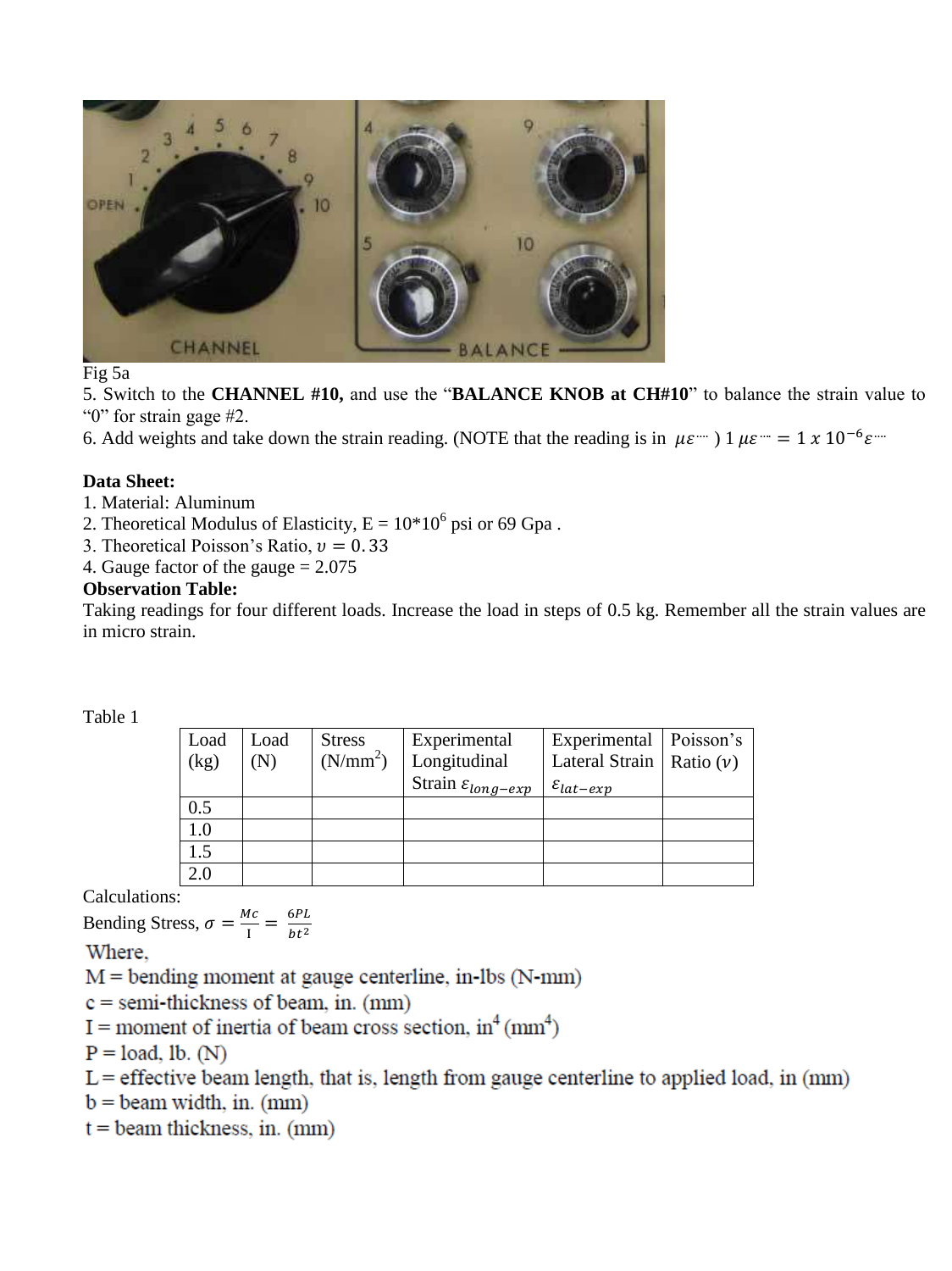## Required:

Students are required to submit the following items in the lab itself. In case we run out of the time you can take this as homework.

1. Plot the stress  $(\sigma)$  vs. strain ( $\varepsilon_{\text{long-exp}}$ ). Determine the experimental Modulus of Elasticity (E) from the curve. Find the average value of Poisson's ratio  $(v)$  from the table above.

2. Compare the experimental values of Modulus of Elasticity & Poisson's ratio with the published ones for the aluminum beam.

3. Quantify the errors and discuss the results.

## **1. Graph of stress (** $\sigma$ **) vs. strain (** $\epsilon_{\text{long-exn}}$ **)**

Table 2

|      |      |                      | <b>Experimental Result</b>       |                         |     | Theoretical value               |     | Error $(\%)$          |   |                    |
|------|------|----------------------|----------------------------------|-------------------------|-----|---------------------------------|-----|-----------------------|---|--------------------|
| Load | Load | <b>Stress</b>        | Exp. Long.   Exp. Lat.   Young's |                         |     | Poisson's   Young's   Poisson's |     |                       | E | $\boldsymbol{\nu}$ |
| (kg) | (N)  | (N/mm <sup>2</sup> ) | Strain                           | Strain                  |     | Modulus   Ratio $(v)$           |     | Modulus   Ratio $(v)$ |   |                    |
|      |      |                      | $\varepsilon_{long-exp}$         | $\varepsilon_{lat-exp}$ | (E) |                                 | (E) |                       |   |                    |
| 0.5  |      |                      |                                  |                         |     |                                 |     |                       |   |                    |
| 1.0  |      |                      |                                  |                         |     |                                 |     |                       |   |                    |
| 1.5  |      |                      |                                  |                         |     |                                 |     |                       |   |                    |
| 2.0  |      |                      |                                  |                         |     |                                 |     |                       |   |                    |

## **EXP. 2**

#### **Activity: Iron Wire Student Learning Objectives**

At the end of the activity students will be able to:

- explain thermal expansion as it occurs in this activity through writing and drawing in journals and through discussion
- describe phase changes through discussion, writing, diagrams, and models
- explain that thermal light is emitted when the temperature is high enough, and that the color and intensity of the light depends on the temperature
- explain why the oxidation of iron takes place more rapidly when iron is heated
- describe the interesting interaction occurring between the electromagnetic field set up by a current in a wire and a permanent magnet suspended in that electromagnetic field

#### **Materials**

• Iron wire (18 - 24 gauge, 12 - 15 ft long). Inexpensive wire works best, generally of a high iron content.

## **Equipment**

Power source:

A.

- A 110-volt, 15 amp, or larger, variable transformer, commonly called a "variac."
- 10-ft power cord (which has been split to reach to both ends of the iron wire), with an AC male plug on one end (to connect to Variac) and alligator clips on the split end, one for each end of the iron wire.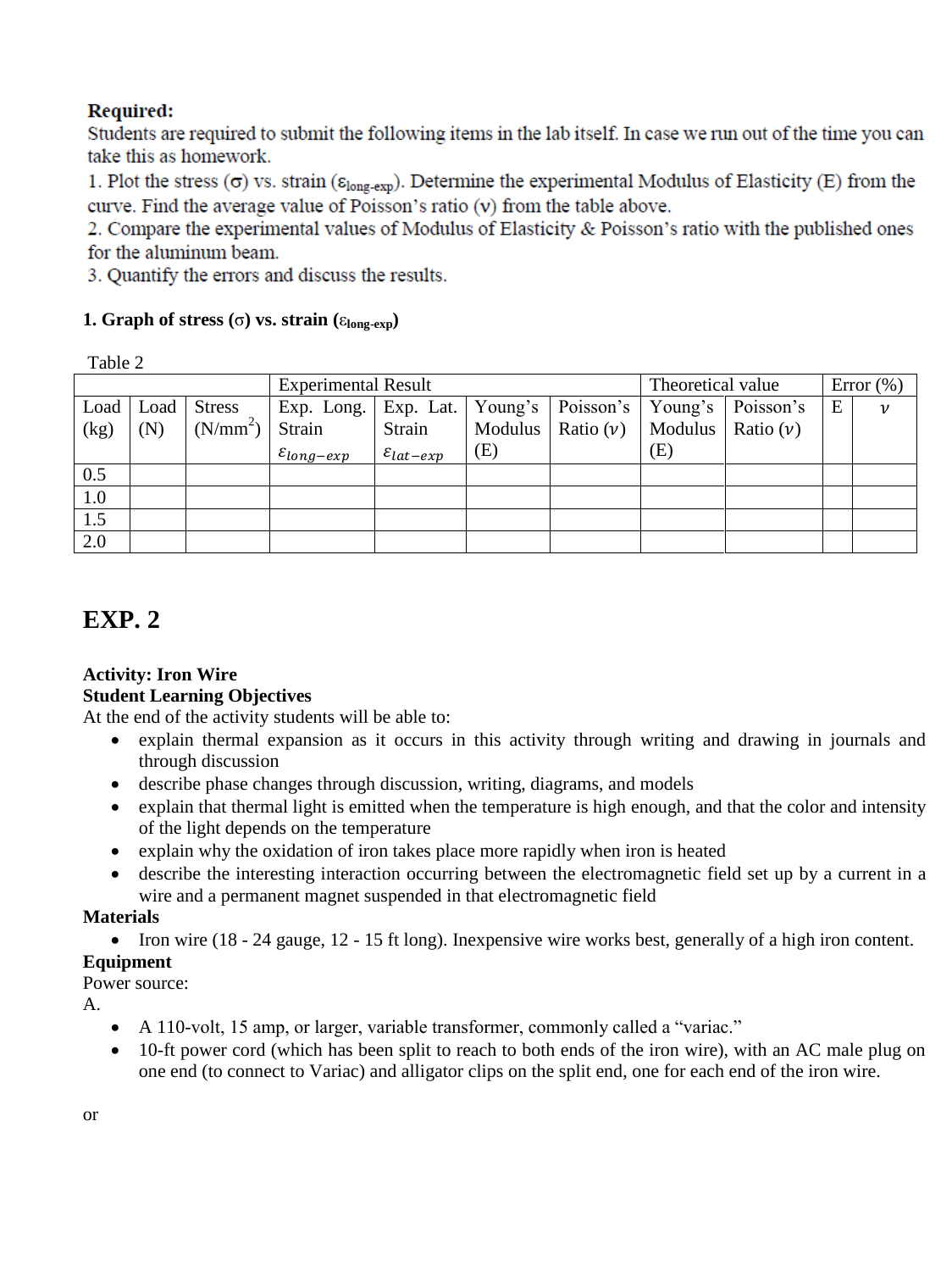- B.
- 2 well-charged 12-volt batteries (connected in series)
- Rheostat rated at 25 volts and 15 amps or more
- Single wires, each equivalent in weight to one side of a power cord, to connect the batteries to one side of the rheostat and the other side of the rheostat to one end of the iron wire, with an alligator clip.

The other end of the iron wire is connected to the other side of the pair of batteries. See Figure 6.



Rheostat 24 V

**Figure 6**. Wiring Diagram for Circuit with Batteries

- Two wooden (non-conducting) tables or benches adjacent to each other, one movable
- Two ring stands
- Weight, from 50 100 g, with a hook for hanging
- Magnet no larger than 10 g (preferably a bar magnet).

#### **Procedure**

1. Mount the two ring stands on the tables(s) far enough apart to make the wire between them taut (See Figure 6). Attach the wire to the ring stands, and adjust the distance between stands as needed to stretch the wire. For greater safety, to prevent energizing the ring stands, the ring may be wrapped with insulating tape where the wire is to be attached.

2. Hang the weight on the wire in the center between the stands.

3. Attach the electrical leads (alligator clips) to the two ends of the wire near the ring stands. Do not attach the alligator clips to the ring stands, as the paint and oxide on the rings are non-conducting and will prevent good connections.

4. Dim the lights in the room.

5. Slowly increase the voltage to the wire until the wire glows bright orange. Observe the movement of the weight.

6. Reduce the voltage rapidly while again carefully observing the weight.

7. Repeat steps 5 and 6 and measure the wire displacement with a rule next to the weight.

**Caution**: The wire, when hot, can cause burns, shocks, and even start a fire!

**Caution:** Eye hazard. Wear safety glasses. Be careful not to increase the temperature of the wire much beyond the second phase change, to avoid getting close enough to the melting point that the weight breaks the wire, allowing the ends to rebound in random directions.

8. Attach the magnet near the weight. Repeat steps 5 and 6.

Observe the motion of the magnet.

9. Draw diagrams of this demonstration in your journal (Log book). Record observations. A class discussion should be encouraged to theorize the phenomena observed. Summarize the correct scientific principles at the end of the discussion.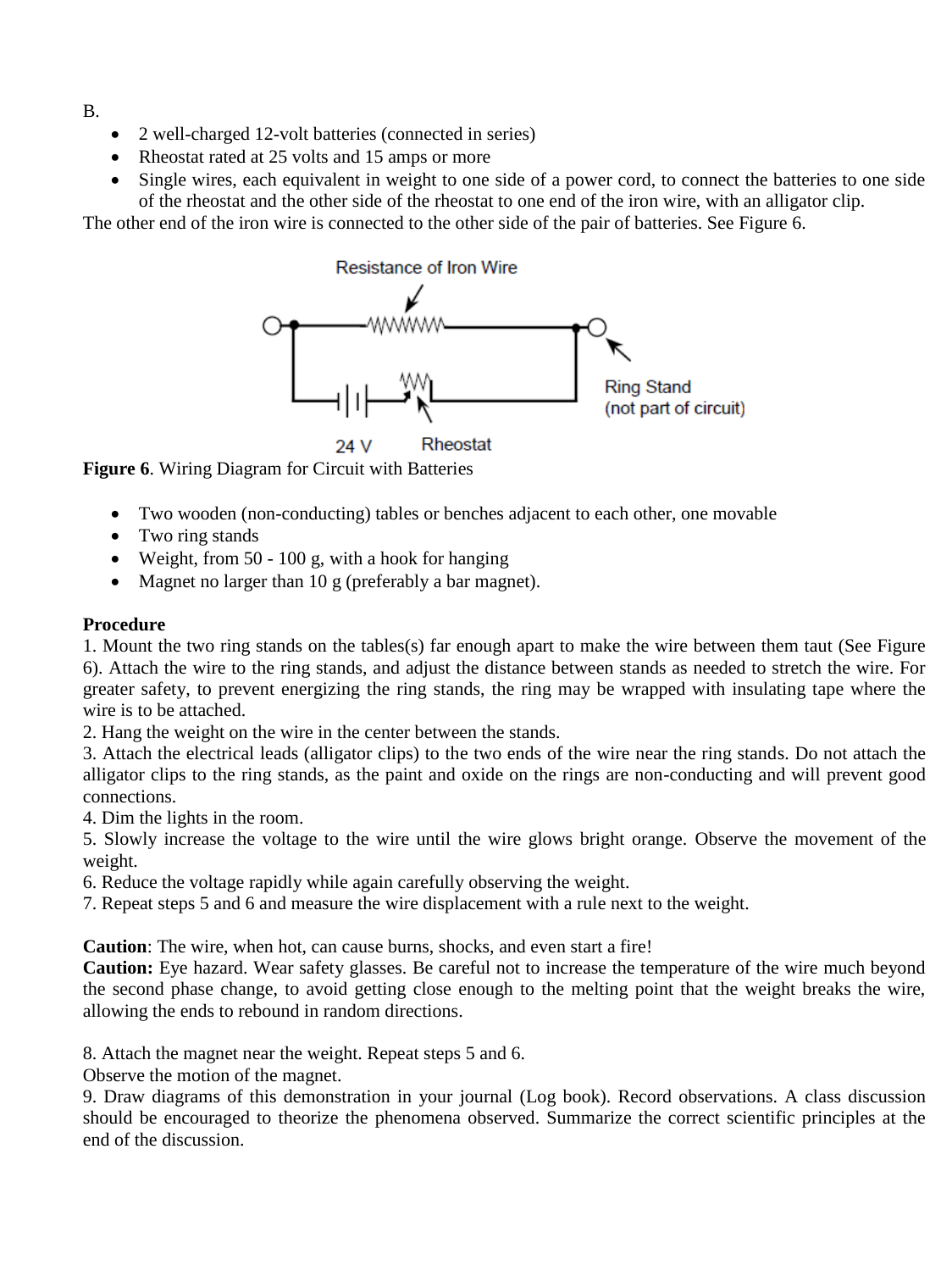## **EXP. 3**

## **Activity: Light Bulb Filament Student Learning Objectives**

At the end of the activity students will be able to:

- label the parts of an incandescent light bulb on an appropriate drawing
- describe through writing and discussion the purpose of a light bulb's envelope and filament
- explain through writing and discussion the changes in the properties of the tungsten filament when it is exposed to air.

### **Materials**

- Light bulbs, standard base, 110 volt
- Water

#### **Equipment**

- Hammer
- Towel
- No. 10 can
- Safety glasses
- Safety face shield
- Leather gloves
- Glass cutter or file
- Bunsen burner
- 110 volt socket with plug (see Figure 7)

#### **Procedure**

1. Study Figure 8, which is labeled with the correct terminology for a typical incandescent lamp.

2. Carefully remove the glass bulb (envelope) from the lamp using one of the following methods:

a. Wrap the bulb with a towel and hit it with a hammer lightly to break **only** the glass envelope. or

b. Use a glass scriber to etch around the base of bulb. Tap etching to crack open the bulb.

or

c. Heat bulb in bunsen burner flame. When it is hot, plunge into

No. 10 can of water.



**Figure 7**. Typical Incandescent Lamp